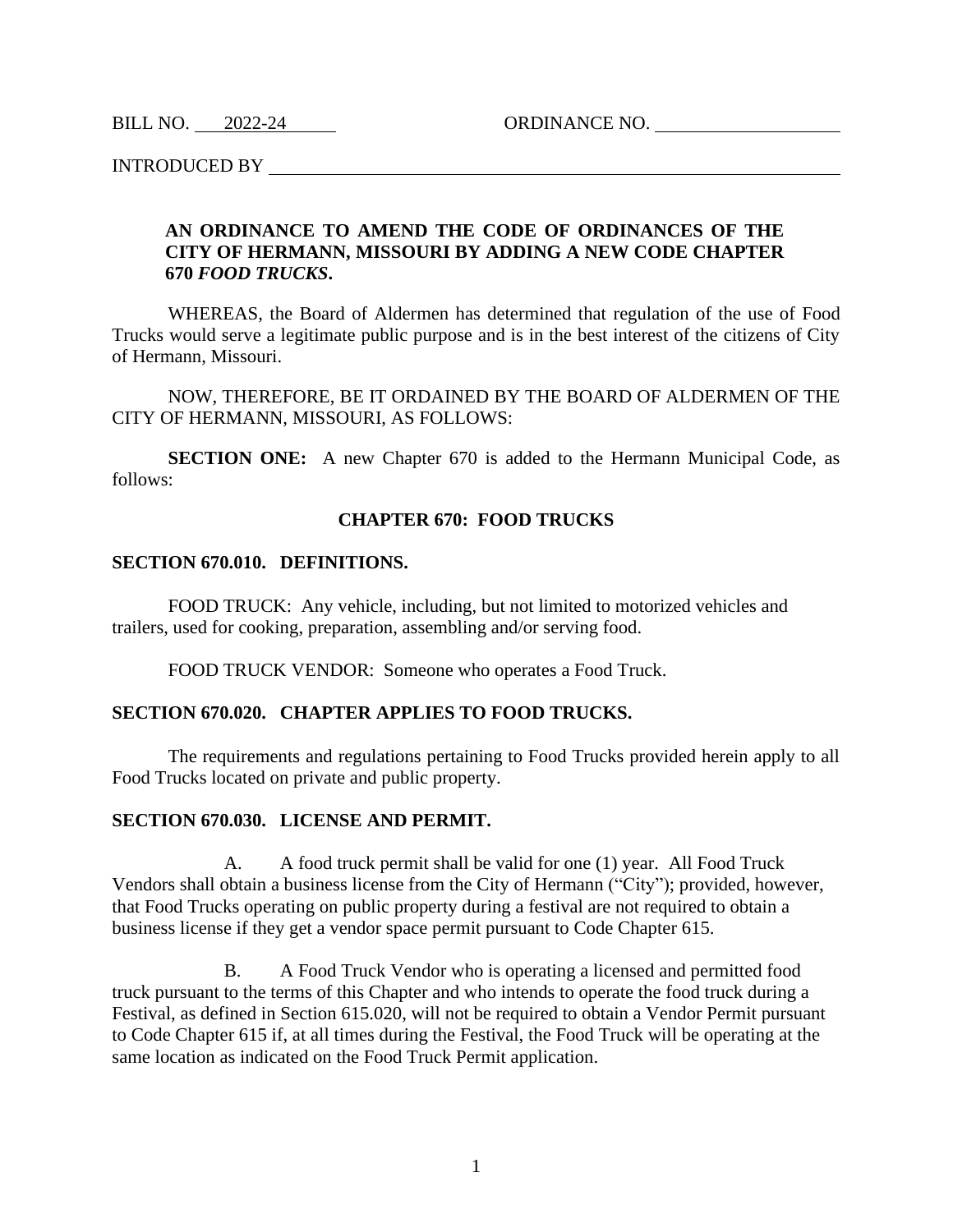C. A property owner will not be required to obtain a Vendor Space Permit pursuant to Code Chapter 615 for any Food Truck which has obtained a Food Truck Permit prior to the Festival and which will be operating, during the Festival, in the same location as indicated on the Food Truck Permit application.

D. All Food Truck Vendors shall also obtain a Food Truck Permit from the City. The Food Truck Permit fee shall be Twenty-Five Dollars (\$25). The Food Truck permit application shall include the following information:

1. All locations where the Applicant anticipates operating the Food Truck. If the Food Truck Vendor intends to operate the Food Truck at a location other than those indicated on the application, the Food Truck Vendor will notify the City Clerk's office.

2. A copy of an inspection report from the Gasconade County Health Department ("County Inspection Report").

Truck.

3. Proof of license and registration of the vehicle to be used as a Food

4. A description and color photo of how the Food Truck will be set up, including the exterior (front, side and back) of the Food Truck.

5. A copy of the Food Truck Vendor's sales tax license issued by the State of Missouri, provided, however, that such shall not be required if the Food Truck Vendor is on the City's annual report of sales tax payees provided by the Missouri Department of Revenue.

# **SECTION 670.040. REGULATIONS.**

A. All Food Trucks shall comply with the sanitation standards and processes contained in the Department of Health and Senior Services Missouri Food Code Manual, which is incorporated herein by reference.

B. All Food Trucks shall comply with all items on any checklist or requirements list provided in the County Inspection Report.

C. A Food Truck Vendor shall only sell food and non-alcoholic beverages. A Food Truck Vendor is prohibited from selling intoxicating liquor. Beverages shall be dispensed in non-glass containers. All federal, state and local regulations pertaining to the quality of food products offered for sale shall be met.

D. Food Trucks shall be permitted to operate in all zoning districts of the City, except for residential districts (R-1, R-2 and R-3).

E. Signs shall be confined to those attached, affixed or applied to the Food Truck. Under no circumstances shall any signs be permitted which violate the City's Municipal Code.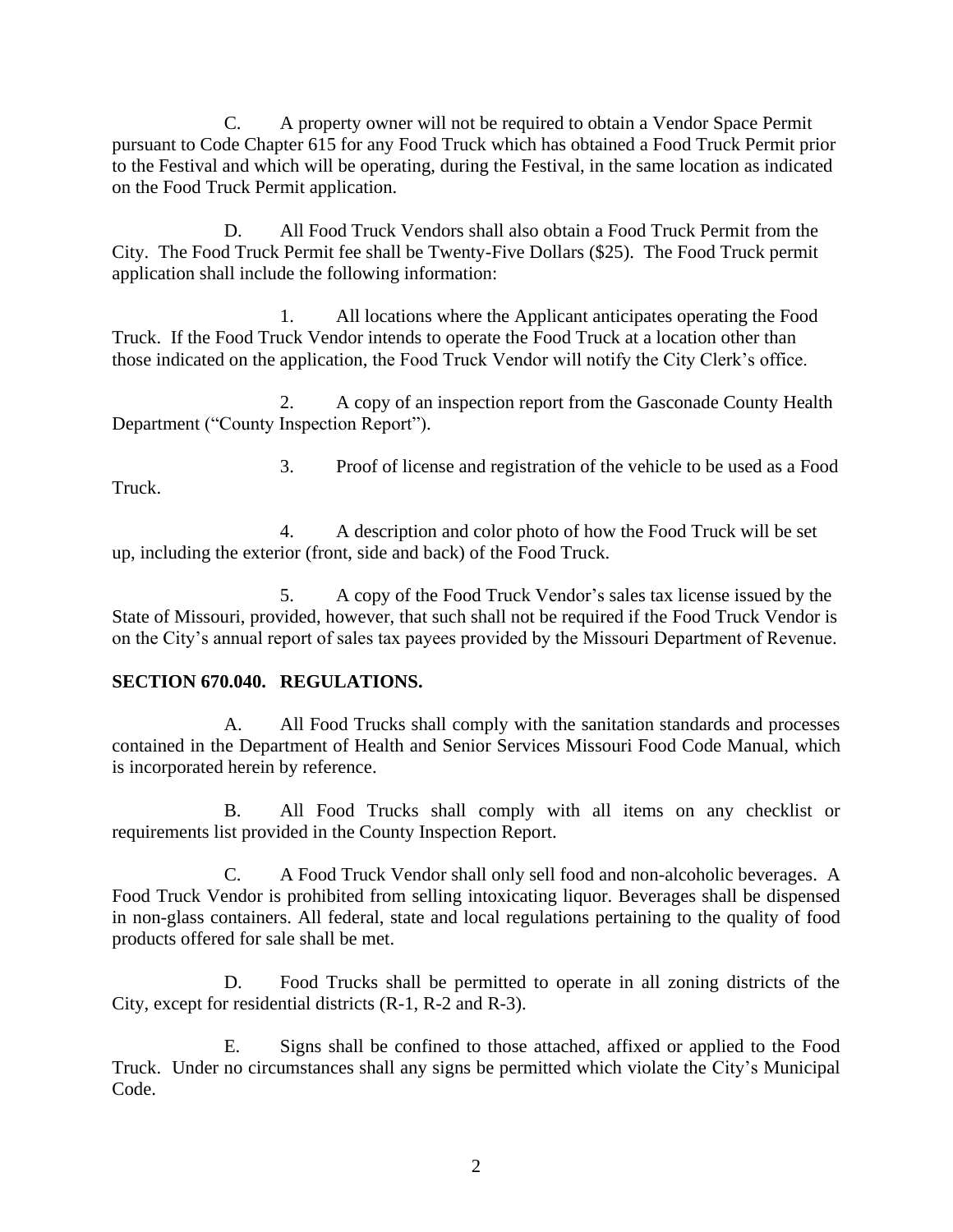F. Canopies, awnings or umbrellas attached to the Food Truck are permitted.

G. The Food Truck Vendor may provide tables, chairs or other customer seating so long as clear paths for pedestrian traffic are maintained.

H. If a Food Truck is operated on public property, then the Food Truck Vendor shall at all times ensure that a minimum of four (4) feet of unobstructed sidewalk remains open for pedestrian and wheelchair traffic and that points of sale do not occur on a sidewalk.

I. At the end of each business day, the Food Truck Vendor shall remove all items, containers, debris, etc. The Food Truck Vendor shall collect and dispose of all litter and garbage incidental to the operation of his/her business. The cleanliness of the Food Truck's area of operation shall be the sole responsibility of the Food Truck Vendor. The Food Truck Vendor shall not place refuse from the operation in or beside any public trash container or in any drain along the streets and sidewalks.

J. All Food Truck operations (cooking, sales and supplies) shall occur within the Food Truck.

K. A Food Truck Vendor shall provide, at the Food Truck Vendor's expense, all equipment necessary to operate the Food Truck and to provide the items to be sold. All equipment used shall be in a self-contained unit. The City will not provide utilities directly to any Food Truck unless appropriate connections are made and fees have been paid per the Code.

L. Food Truck Vendors shall not engage in any disorderly behavior or misconduct.

M. A Food Truck Vendor shall not vend before 6:00 A.M. or after 1:00 A.M.

N. A copy of the Food Truck permit and business license shall be displayed on the exterior of the Food Truck in a conspicuous place, such that Food Truck customers can see it.

O. No form of intimidation, disorderly behavior or misconduct shall be tolerated. This applies not only to the public, but actions toward other vendors operating under these rules and regulations.

## **SECTION 670.050. PERMIT NOT ASSIGNABLE TO ANOTHER VENDOR.**

A Food Truck Vendor's permit shall not be assignable, in whole or in part, nor shall any portion of the Food Truck be sublet to another vendor.

# **SECTION 670.060. PERMIT REVOKED.**